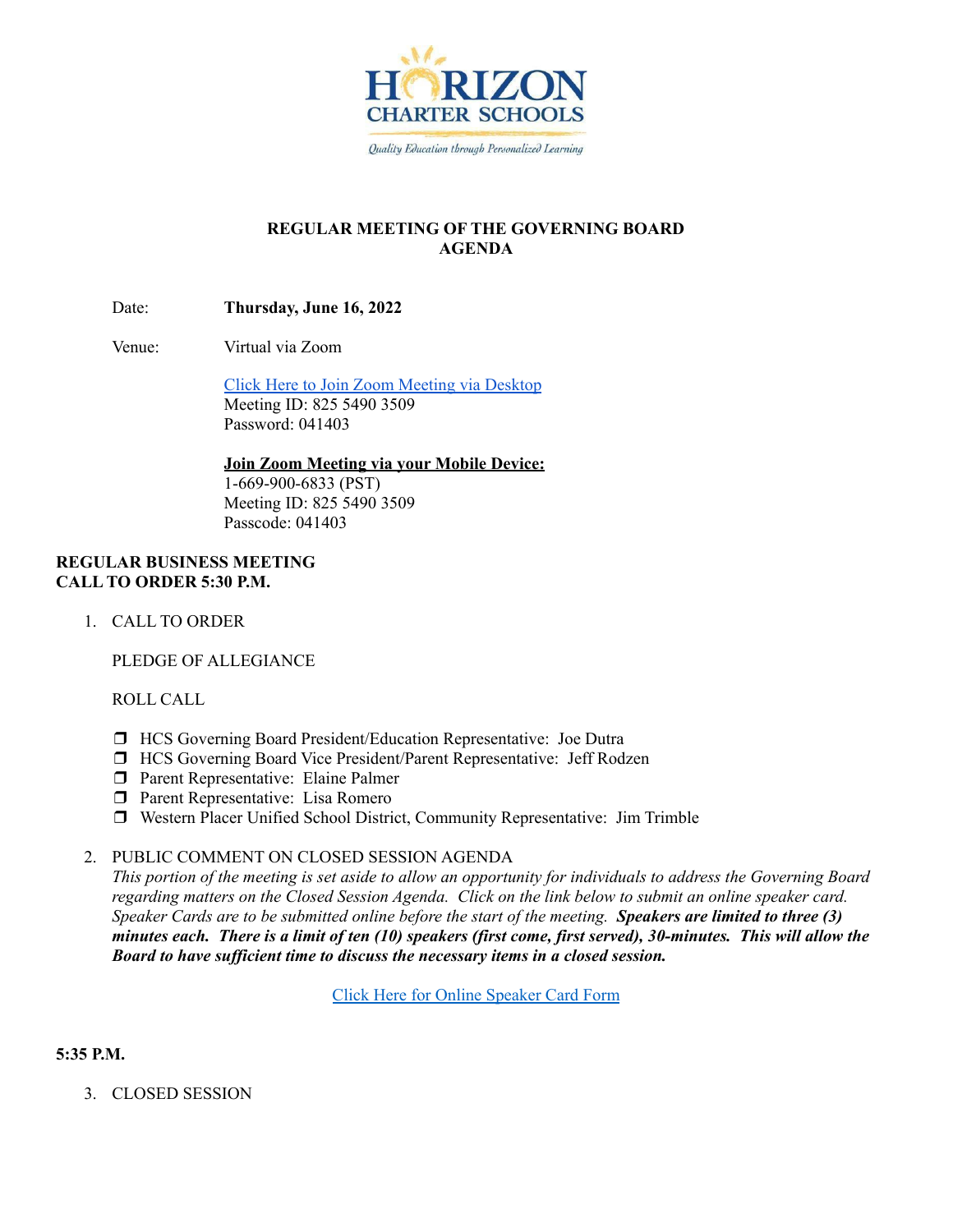- 3.01 PUBLIC EMPLOYEE PERFORMANCE EVALUATION (Government Code Section 54957), Superintendent/CEO position, Chief Business Officer, Chief Academic Officer, Chief Operating Officer (Administrative Services/Human Resources), Directors, Regional Administrators
- 3.02 CONFERENCE WITH LABOR NEGOTIATORS (Government Code Section 54957.6) Labor Negotiations - HCEA (Horizon Certificated Employees Association); HCSCA/CTA/NEA (Horizon Charter Schools Association/California Teachers Association/National Education Association)
- 3.03 PUBLIC EMPLOYEE DISCIPLINE/DISMISSAL/RELEASE (Government Code Section 54957).
- 3.04 CONFERENCE WITH LEGAL COUNSEL- EXISTING LITIGATION (Government Code Section 54957.1) Case No. 02011389

## **7:00 P.M.**

- 4. ADJOURN TO OPEN SESSION
	- 4.01 Items Considered in Closed Session for Action in Open Session
	- 4.02 Adjustments to the Agenda
	- 4.03 Report of Actions Taken in Closed Session
- 5. REPORTS AND COMMUNICATION

#### 5.01 PUBLIC COMMENT

This portion of the meeting is set aside to allow individuals to address the Governing Board regarding matters not on the Agenda but within the Governing Board's subject matter jurisdiction. The Governing Board is not allowed to take action on any item not on the Agenda, except as authorized by Government Code Section 54954.2. Click on the link below to submit an online speaker card. Speaker Cards are to be submitted online before the start of *the meeting. Speakers are limited to three (3) minutes each.*

Click Here for Online [Speaker](https://forms.gle/1Ad7NmftiSuScxKCA) Card Form

- 5.02 HCEA (Horizon Certificated Employees Association)
- 5.03 HCSCA/CTA/NEA (Horizon Charter Schools Association/California Teachers Association/National Education Association)
- 5.04 Assistant Superintendent, Educational Services Carin Contreras
	- Presentation CCEIS Plan [Summary](https://docs.google.com/presentation/d/1lVek3xBSBMGK0_RbtIWBPTESRDBgi_HK4cBD1DD-mWY/edit?usp=sharing) Lezley Holmes
- 5.05 Assistant Superintendent, Business Services Jay Stewart
- 5.06 Superintendent/Chief Executive Officer
	- Board election update

CAO

Director Spec. Ed.

CBO

John Garrard, EdD, Supt/CEO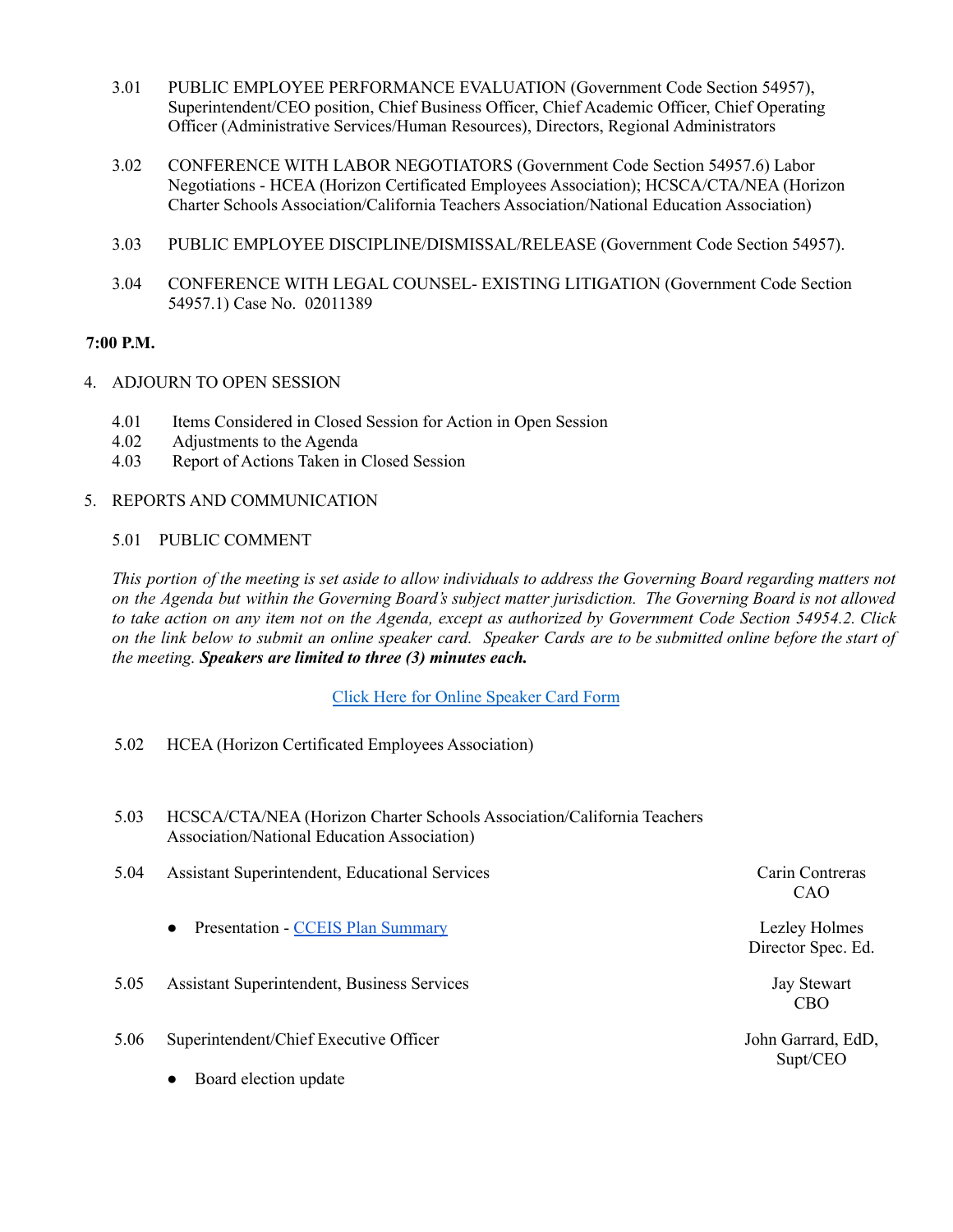#### 6. DISCUSSION/ACTION

| 6.01 | Presentation and approval of the TK Grant - [fact sheet]                                                            | <b>Tracy Wilson</b><br>Dir Curriculum and<br>Instruction |
|------|---------------------------------------------------------------------------------------------------------------------|----------------------------------------------------------|
| 6.02 | Presentation and approval of the Extended Learning Opportunity Program -<br>[fact sheet]                            | <b>Tracy Wilson</b><br>Dir Curriculum and<br>Instruction |
| 6.03 | Approval of Horizon Charter Schools 2021-2024 Local Control and<br><b>Accountability Plan (LCAP)</b> - [fact sheet] | Carin Contreras<br>CAO                                   |
| 6.04 | Approval of the Education Protection Account (EPA) Projected Spending Plan –<br>[fact sheet]                        | <b>Jay Stewart</b><br>CBO <sup>.</sup>                   |
| 6.05 | Presentation and approval of the Proposed 2022/2023 Budget and Multi-Year<br>$Projection - [fact sheet]$            | <b>Jay Stewart</b><br><b>CBO</b>                         |
| 6.06 | Approval of the Resolution of the Board of Directors of Horizon Charter<br>Schools – [fact sheet]                   | John Garrard, EdD.<br>Supt/CEO                           |
| 6.07 | Appointment of Jim Trimble as Governing Board Community Representative –<br><b>fact sheet</b>                       | John Garrard, EdD.<br>Supt/CEO                           |
|      |                                                                                                                     |                                                          |

#### 7. CONSENT AGENDA

## *NOTICE TO THE PUBLIC*

All items on the Consent Agenda will be approved with one motion, which is not debatable and requires a unanimous vote for passage. If any member of the Board, Superintendent, or the public so requests, items may be removed from this section and placed in the regular order of business following the approval of the consent *agenda.*

| 7.01 | Approval of the <b>Enrollment Report</b> - [fact sheet]                                             | <b>Jay Stewart</b><br><b>CBO</b> |
|------|-----------------------------------------------------------------------------------------------------|----------------------------------|
| 7.02 | Approval of the Warrant Report - [fact sheet]                                                       | <b>Jay Stewart</b><br><b>CBO</b> |
| 7.03 | Approval of the Classified Personnel Report - [fact sheet]                                          | <b>Jay Stewart</b><br><b>CBO</b> |
| 7.04 | Approval of the Certificated Personnel Report - [fact sheet]                                        | <b>Jay Stewart</b><br><b>CBO</b> |
| 7.05 | Approval of Proposed Contracts and Service Agreements - [fact sheet]                                | <b>Jay Stewart</b><br><b>CBO</b> |
| 7.06 | Approval to hold public meetings via teleconference per AB 361 - [fact sheet]                       | John Garrard, EdD.<br>Supt/CEO   |
| 7.07 | Approval of the Horizon Certificated Education Association Contract for<br>2022/2023 - [fact sheet] | Carin Contreras,<br>CAO          |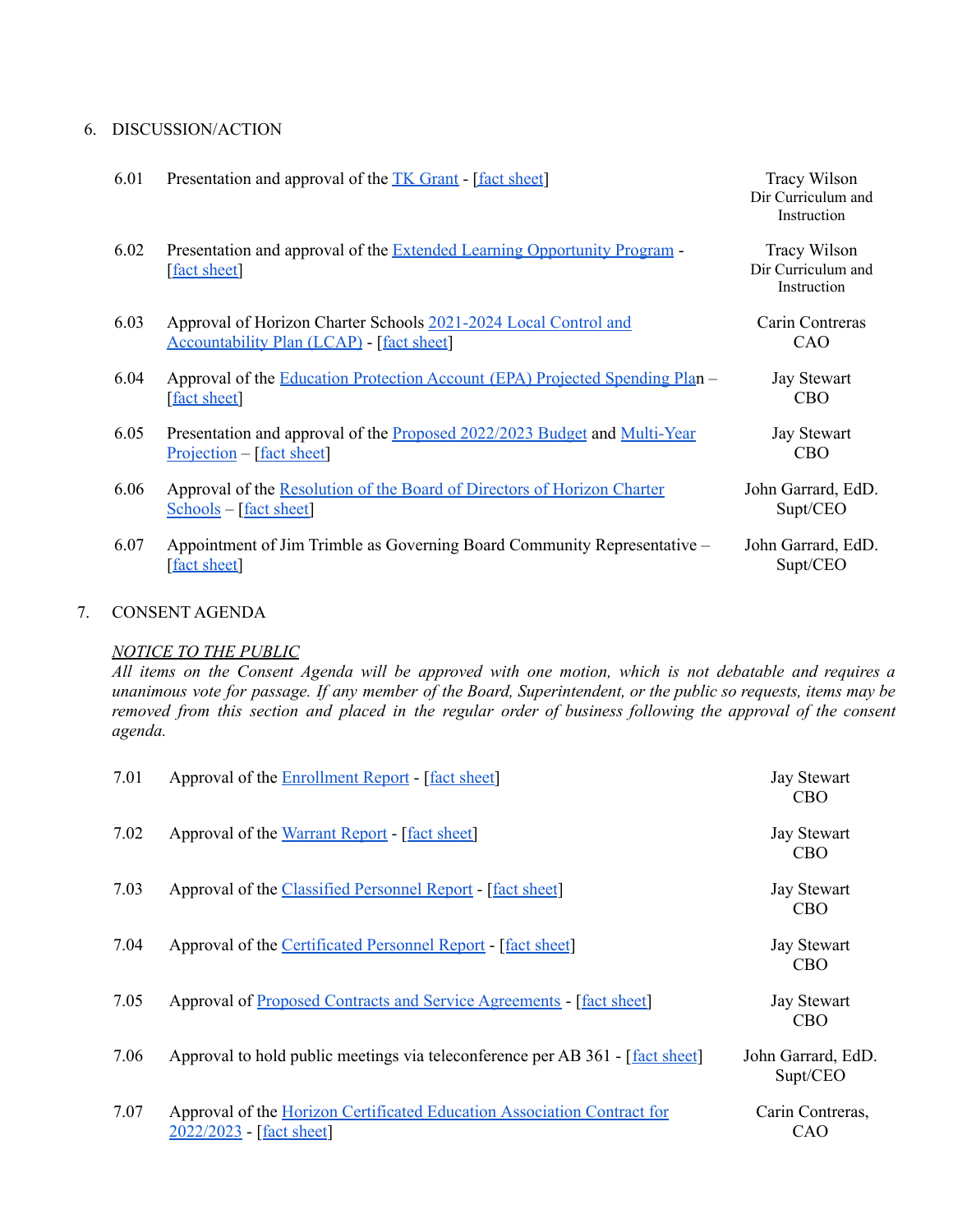- 7.08 Approval of the Memorandum of [Understanding](https://drive.google.com/file/d/1BuX1ZJh38AXmz0GOtVcqT80dvz4Ly-rN/view?usp=sharing) (MOU) between Horizon Charter Schools and Western Placer Unified School District [\(WPUSD\)](https://drive.google.com/file/d/1BuX1ZJh38AXmz0GOtVcqT80dvz4Ly-rN/view?usp=sharing) - [\[fact](https://docs.google.com/document/d/1g3Q59Qi5Vh1O-IOcGIDVnIDx4CB_p6kylRpGTb3kglQ/edit?usp=sharing) [sheet](https://docs.google.com/document/d/1g3Q59Qi5Vh1O-IOcGIDVnIDx4CB_p6kylRpGTb3kglQ/edit?usp=sharing)]
- 7.09 Approval of the Horizon Charter Schools [2022/2023](https://docs.google.com/presentation/d/1VU_tcXB12LABZjDsRf3fKNsOaWbOFYHdrFhKpPdP0AA/edit?usp=sharing) Safety Plan [fact [sheet\]](https://docs.google.com/document/d/16VhQmff6rsWBbsQSP0zTBfjl7uH4HPYqrGfBqPJpIr0/edit?usp=sharing) Alison Garcia
- 7.10 Approval of the Updated Job Description [fact [sheet](https://docs.google.com/document/d/1VtJuFNmxjjUqDzN-uJwJR1rXbQjvzx38OtlQ--qvPx8/edit?usp=sharing)] Alison Garcia
- 7.11 Approval of the Expository Reading and Writing Course for grades 11 and 12 [fact [sheet](https://docs.google.com/document/d/1HsLlNsDm5Pp5s73ocNIosnD9eW3FLQiRh2AgbB-EHsg/edit?usp=sharing)]
- 8. APPROVAL OF MEETING MINUTES– [fact [sheet\]](https://docs.google.com/document/d/1Yi9iN88r5AxTY82rgZKAafW-rrgP99ZbHp76n2UGRjM/edit?usp=sharing) John Garrard, CEO
	- Regular [Meeting](https://docs.google.com/document/d/1OcgFL54teNB3uEwahHXL0-38OBKmv3jlwPt27QSiC2E/edit?usp=sharing) Minutes May 19, 2022 UNADOPTED

## 9. GOVERNING BOARD

- 9.01 BOARD MEMBER REPORTS/COMMENT
	- Board member requests for information and future board agenda item
	- Board member comments
	- The Board Self-Evaluation Survey will be sent to Board Members after the Board meeting.

#### 9.02 FUTURE MEETING DATES

- August 18, 2022 Regular Meeting of the Governing Board
- September 15, 2022 Regular Meeting of the Governing Board
- September 29, 2022 Governing Board Workshop
- October 20, 2022 Regular Meeting of the Governing Board
- November 17, 2022 Regular Meeting of the Governing Board
- December 15, 2022 Regular Meeting of the Governing Board
- January 19, 2022 Regular Meeting of the Governing Board
- February 16, 2022 Regular Meeting of the Governing Board
- March 2, 2022 Governing Board Workshop
- March 16, 2022 Regular Meeting of the Governing Board
- April 20, 2022 Regular Meeting of the Governing Board
- May 18, 2022 Regular Meeting of the Governing Board
- June 15, 2022 Regular Meeting of the Governing Board

## 10. ADJOURNMENT

*Information for the public members wishing to comment on any items should complete a Speaker's Card.* Speaker's Cards are located at the entrance to the Board Room. Speaker's Cards are to be submitted to the *Board Secretary before the start of the Meeting.*

*Backup materials for this Agenda are available at the Horizon Charter School Administrative Of ices located at 2800 Nicolaus Road, Suite 100, Lincoln, CA 95648.*

*The public may submit a written request for the entire agenda packet to Horizon Charter School, Board Secretary, PO Box 489000, Lincoln, CA 95648.*

*The request must be submitted ten working days before the Meeting.*

John Garrard, EdD. Supt/CEO

Dir. of Student Svcs

Dir. of Student Svcs.

Tracy Wilson Dir Curriculum and Instruction

John Garrard, EdD. Supt/CEO